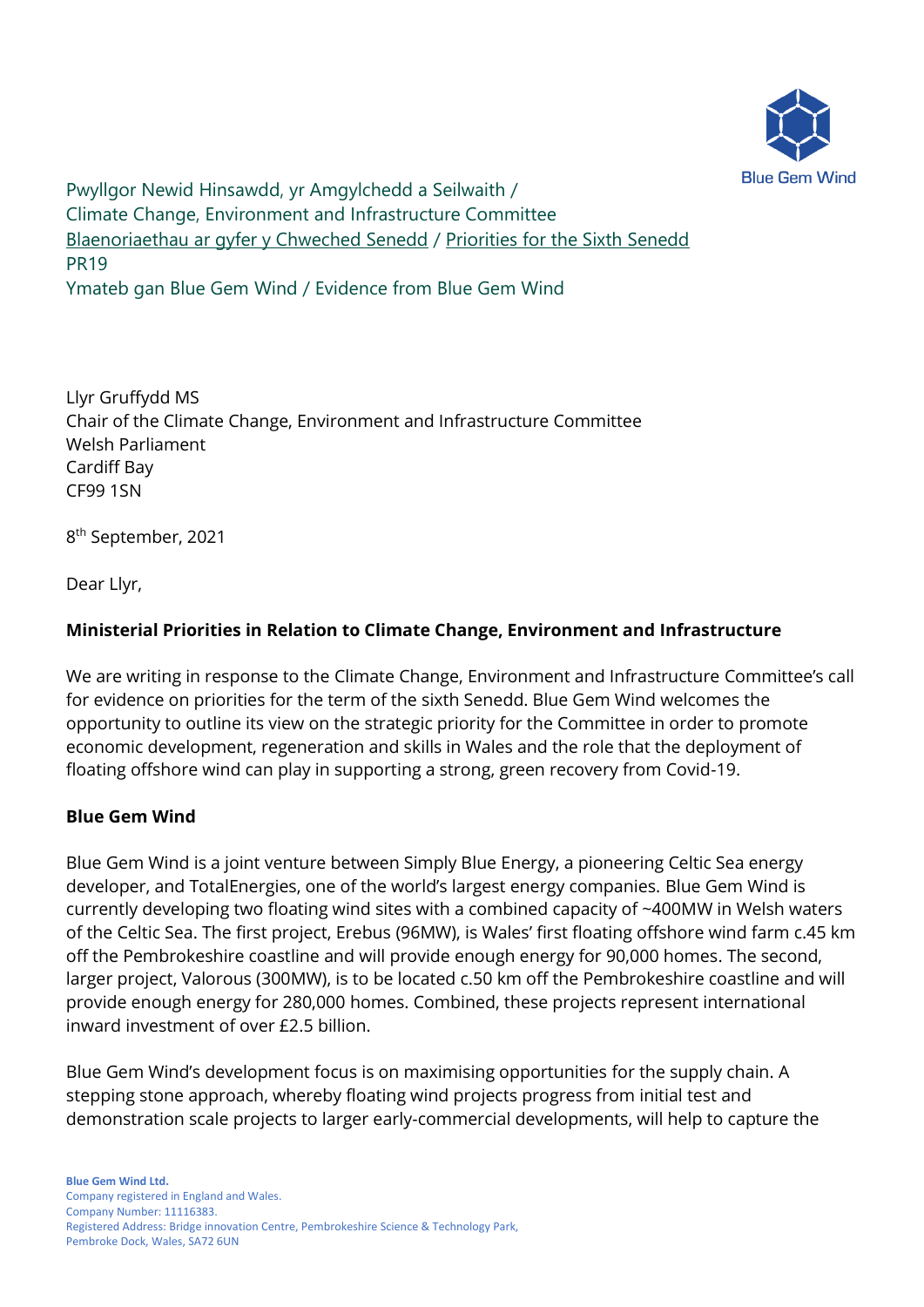

highest local supply chain content for the projects that follow. This approach was adopted in response to a report by the Offshore Renewable Energy Catapult (OREC) for the Crown Estate

Scotland in 2018<sup>1</sup>, that identified stepping stone projects as the best way to enable local supply chain growth in this new sector.

# **Floating Wind**

For us, floating offshore wind combines two technologies that have been proven throughout the world, oil and gas platform technology and wind turbines. This means we can move into deeper waters with higher wind speeds and less visual impact. With 80% of the worlds wind resource in water deeper than 60 meters (the current maximum for fixed offshore wind) floating wind is set to become a key technology in reaching Net-Zero and delivering the 100GW of offshore wind recommended in the recent Climate Change Committee's Sixth Carbon Budget.

Independent studies have suggested there could be as much as 50GW of electricity capacity available in the Celtic Sea waters of the UK and Ireland which is a significant low carbon resource at a UK level. This will allow Wales to maximise the estimated job creation of 17,000 UK jobs generating £33.6 billion for the UK economy by 2050.<sup>2</sup>

Floating Wind is predicted to reach subsidy free levels by the early 2030's. <sup>3</sup>

# **Economic Benefits and a COVID Green Recovery**

There is a tangible opportunity for the Welsh Government, Local Governments, LEPs and the UK Government to work together to deliver and implement the policy and infrastructure changes needed to deliver a long-term pipeline of sustainable, home-grown projects in Welsh waters of the Celtic Sea. This will create an industry that could also export to Ireland and further afield as the sector develops internationally. A report by the Offshore Renewable Energy Catapult (OREC) focusing on supply chain opportunities, produced for the Welsh Government and the Cornwall and Isles of Scilly Local Enterprise Partnership, identified that floating offshore wind projects in the Celtic Sea could support 3,200 jobs in South West England and Wales and bring £682m in benefits to the local supply chain by 2030 for the first GW of deployment<sup>4</sup>.

<sup>&</sup>lt;sup>1</sup> [https://ore.catapult.org.uk/wp-content/uploads/2018/10/PN000244-FWMS-Report\\_FINAL-1.pdf](https://ore.catapult.org.uk/wp-content/uploads/2018/10/PN000244-FWMS-Report_FINAL-1.pdf)

<sup>2</sup> [https://ore.catapult.org.uk/wp-content/uploads/2018/10/PN000244-FWMS-Report\\_FINAL-1.pdf](https://ore.catapult.org.uk/wp-content/uploads/2018/10/PN000244-FWMS-Report_FINAL-1.pdf)

<sup>3</sup> <https://ore.catapult.org.uk/press-releases/uk-floating-offshore-wind-subsidy-free-2030/>

<sup>4</sup> <https://www.marineenergywales.co.uk/wp-content/uploads/2020/01/Benefits-of-Floating-Offshore-Wind-to-Wales-and-the-South-West.pdf>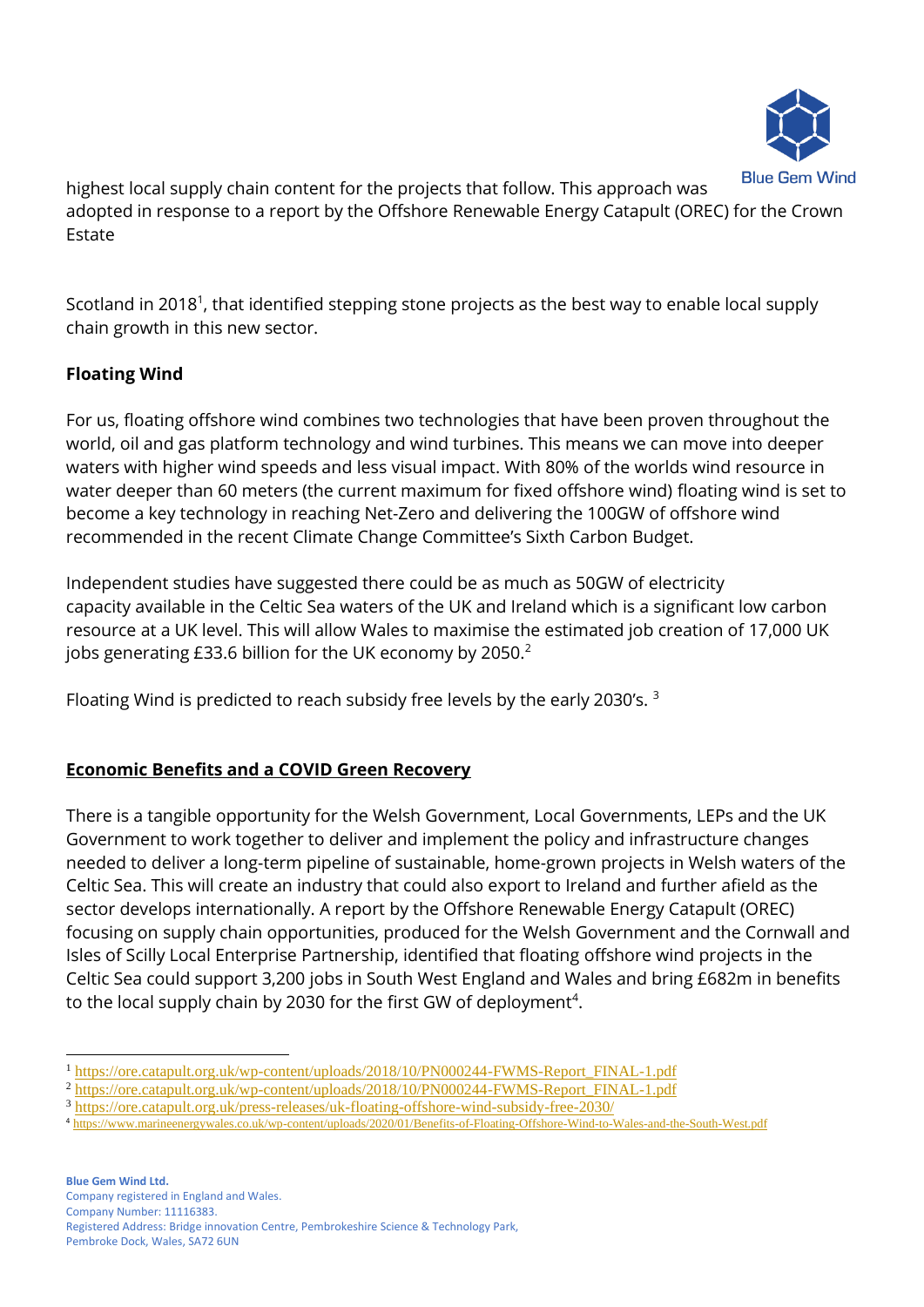

OREC produced results from similar, project-scale, analysis in 2021 stating the Erebus project would support up to 1100 Full-Time Equivalent (FTE) job-years during construction and 73 long-term jobs annually during operation. Furthermore, Erebus would generate £182m in GVA from CAPEX and £9m annually from OPEX for the local and UK economy.

The Committee should look to examine how the economic development opportunities brought by floating offshore wind projects can be maximised with regards to Welsh supply chains and jobs.

#### **Ministerial Priorities for the Next Twelve to Eighteen Months**

Blue Gem Wind welcomes the Ministerial commitments to renewable energy generation, in particular its developing marine energy programme, assuming Floating Wind is part of the marine energy programme.

#### **Infrastructure Investment**

We agree with the Minister's assessment that 'infrastructure investment provides an important and much needed stimulus' and believe that this should be a high-priority in this term for the Welsh Government. In order to achieve this, it is critical that Ministers work with the UK Government to design the most appropriate investment scheme that facilitates supply chain growth and brings jobs.

• **Examine the economic development potential brought by floating offshore wind in the Celtic Sea and make recommendations to the Welsh Government on the actions required around port infrastructure investment that will facilitate supply chain growth.**

A key focus of the Committee should be to scrutinise the action by the Welsh Government in cooperation with the UK Government in the area of supply chain development and support. This should focus on port upgrades to ensure that the ports are fit for purpose for floating wind. It is understood that the £160m funding being invested by the UK Government port infrastructure for offshore wind is destined for the east coast of England but further port investment should be encouraged for the Celtic Sea ports through subsequent rounds.

There is the opportunity for a collaborative approach to a port strategy in Wales to support renewables and the Economy, Trade and Rural Affairs Committee should seek to work possibly in conjunction with the Climate Change, Environment, and Infrastructure Committee to understand the potential for co-investment in ports between Welsh and UK Governments.

This collaborative approach has proved successful for the recent Pembroke Dock Marine project as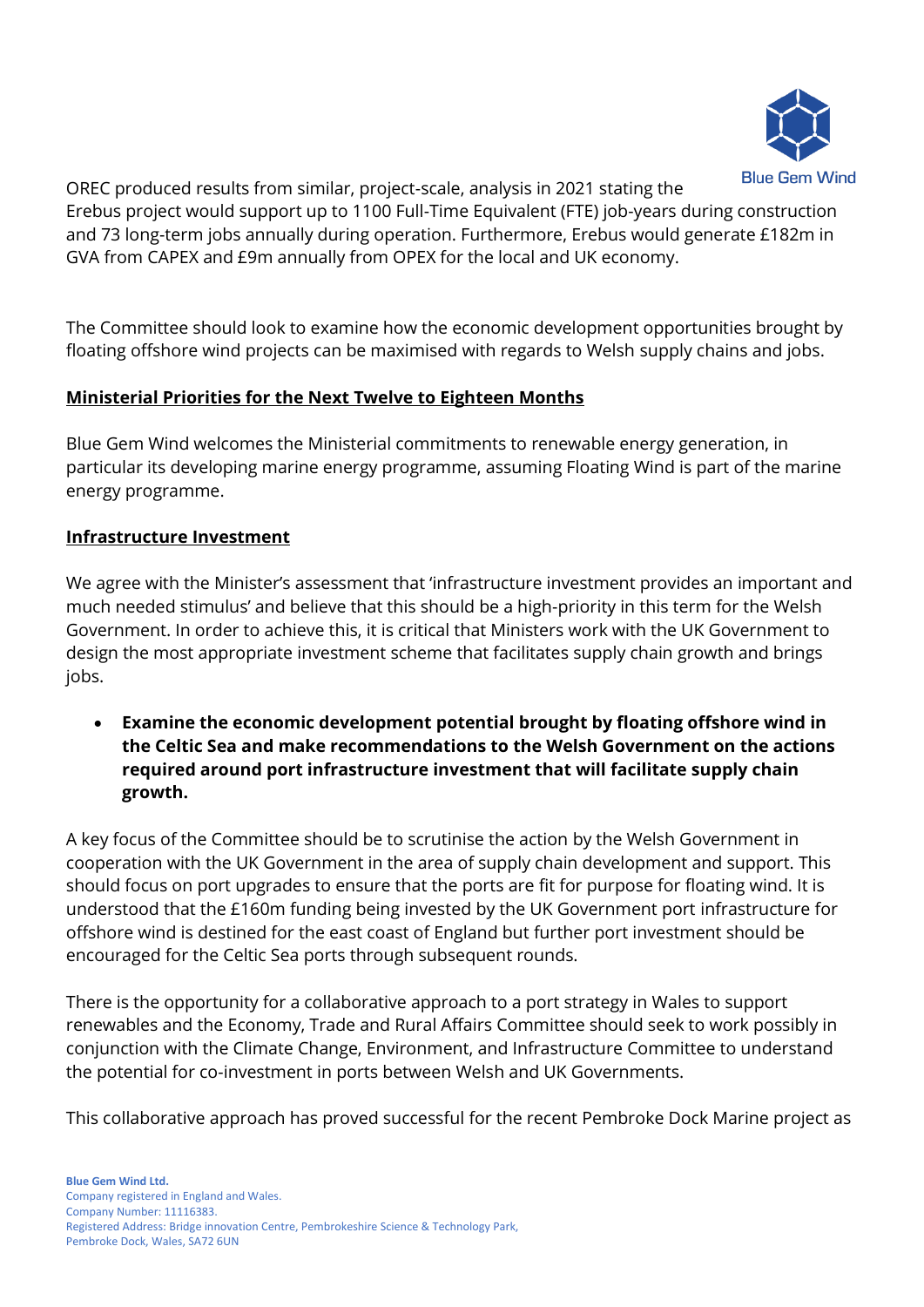

part of the Swansea Bay City Deal. The role ports will play in local supply chain benefits cannot be overstated and currently there are challenges for Welsh ports to support, in particular, the fabrication and integration of platforms and wind turbines due to the scale and development of floating wind.

Blue Gem Wind's projects could potentially add significant value and de-risk Government investment in Pembroke Dock Marine but to maximise the opportunity to Wales more port infrastructure investment is required and a careful examination of the barriers to this will be useful in maximising the economic development opportunities.

## **Stimulating Marine Energy Generation**

In order to ensure that floating offshore wind projects in the Celtic Sea are able to play their part in the Welsh Government's ambition for renewables to generate an amount equivalent to 70% of Wales' electricity use by 2030 and create jobs and investment opportunities alongside, Blue Gem Wind recommends that Ministers and your Committee:

• **Engage with The Crown Estate (TCE) to ensure that opportunities for 'early commercial stepping stone' floating offshore wind projects in the Celtic Sea are delivered through a timeous leasing framework for generation up to 300MW in output. Once this 'earlycommercial' leasing framework is complete, a floating wind commercial scale leasing process should be progressed as soon as possible otherwise Wales will be disadvantaged vis a vis with Scotland who already have a commercial scale leasing round for floating wind and 2 floating wind projects fully commissioned.** 

Seabed leasing and site security provided by The Crown Estate are vital to providing confidence to investors in floating offshore wind. The success of projects in the Celtic Sea is based upon a stepping-stone approach, whereby projects and the associated supply-chain are able to gradually scale-up, starting at ~100MW, moving to ~300MW, before taking on full-scale commercial projects. At present, The Crown Estate (TCE) provides a leasing mechanism for 100MW which Blue Gem Wind has used for its first site, Erebus (96MW). After this, there is currently no live process for floating wind projects to achieve a seabed lease in Welsh or English waters.

Encouragingly TCE launched a call for evidence in December 2020 for "early-commercial sites". This was followed by an announcement in March 2021 that The Crown Estate will be commencing work to create a new leasing framework for early commercial-scale floating offshore wind projects in the Celtic Sea up to 300MW in output. Ministers should be focused on highlighting the importance of timeous decision-making by TCE and value brought by effectively supporting the stepping-stone approach.